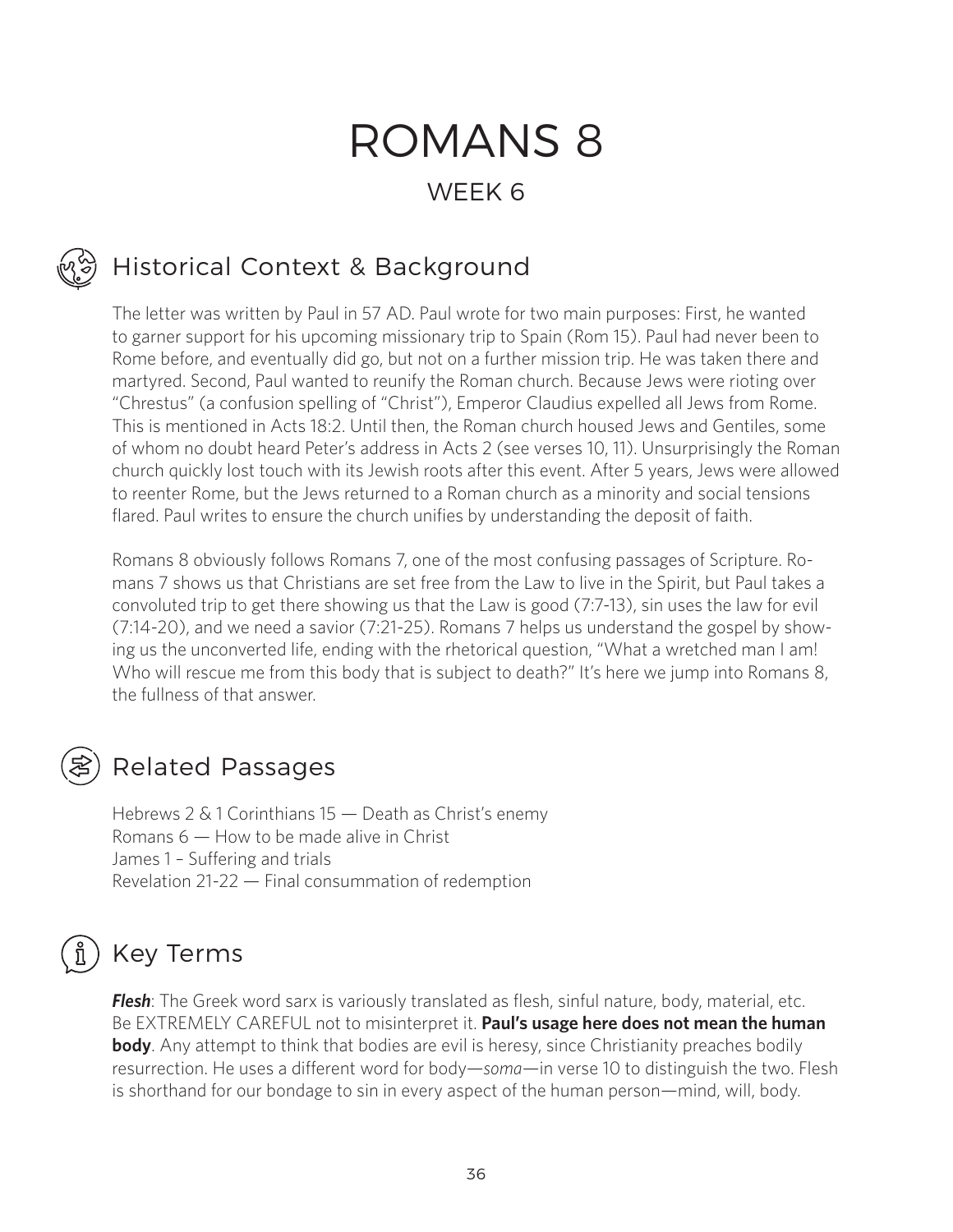Abba: This is a Greek transliteration of the Aramaic word father, but it's an intimate term, something akin to "Daddy" in English. This affectionate term was used by children to their fathers and was regularly used by Jesus and thereafter by Christians.

**Law**: Often "Law of \_\_\_\_\_\_\_" is usually long-hand for the thing described: Law of the Spirit=Spirit; Law of sin=sin. Don't merely assume the Mosaic law is in total opposition to God's law. As a general rule Paul thinks the overall demand of the law (Rom. 13:8-10) is *not* in opposition to the Law of God.



#### Key Themes

*Flesh & Spirit*: Paul says something that might strike us as a bit odd at first: "we have an obligation" (v. 12). Being free in Christ entails throwing off the flesh, our old master. We cannot pretend to live in the Spirit and still submit to our flesh. This can feel like an overwhelming task—indeed, an impossible one. And many faithful people have been crushed by the weight of trying to lift the burden of sin from their shoulders. But that's not God's design. The beautiful thing is that we do not, *cannot*, overcome our sin alone; the Spirit is the one who puts our sin to death. It is the Spirit who brings life where there was death, who frees us from our sin (8:11-13).

The question which follows is "Are you making room for the Spirit to work in you?" You can either make room for him or you can crowd him out of your daily life. Paul connects this with your *mind* (v. 5). What do you think about most often? Where does your mind wander when you're not occupied with something? The answers are usually good indicators of whether or not you're making room in your mind for the Spirit. And the dangerous reality is that, over time, we could actually inch the Spirit out of our life by making decision after decision to seek flesh rather than Spirit.

*Already/Not Yet*: The Jews expected the Messiah to come and institute his reign physically on earth, defeating their enemies and freeing them. And in one sense that's what Jesus did. He has already defeated death and sin, and he's reigning beside the Father. However, Jesus doesn't reign fully yet. He still has work left to do, not for salvation but for consummation. Christ must still return. This is the paradox of Christianity: Christ has come; Christ will come again. Christ declared it finished—but it isn't *complete*.

Christians live in the "Already/Not Yet." When asked if Jesus rules, the answer is "already; not yet." When asked if we're saved, the answer is "already; not yet." The point is this: The battle is won (already), but it's not over (not yet). If it were, Jesus wouldn't need to return. In one sense this is perfectly obvious when we look at the world and our lives: already justified, not yet sanctified; already made heirs, not yet inherited in full; already freed from sin, not free of sin; already given the fruits of new life, not yet given resurrected bodies. In Romans 8 Paul talks about the *not yet* (future) vs. the *already*. We suffer now, but will soon be glorified. We are conquerors now, but we still face death. The pains of now are temporary. Christ has already won and he's already with us. We're waiting for the "not yet" to end. This gives us hope.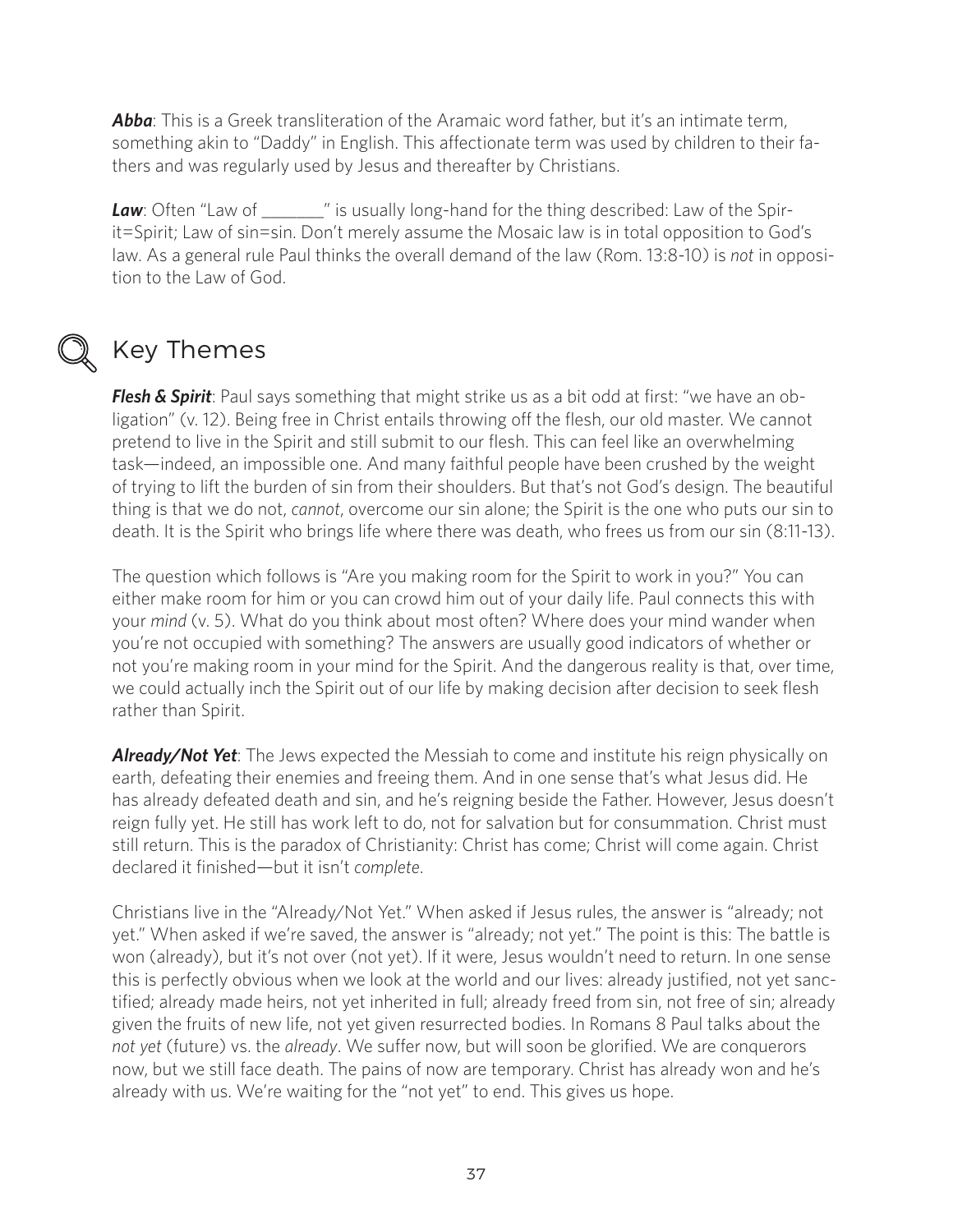*Hope*: The most obvious hope here is the assurance Paul gives the Christian at the end of the chapter. We can have hope because nothing can steal us from God. When we feel defeated and lost, we're not. The second way hope enters here is Paul's insistence that suffering isn't meaningless or unfruitful. Paul stresses the organic connection between present suffering and future glory, as exemplified in Christ. This is the irony of the Christian life: more life through the Spirit necessarily brings more suffering. All Christians must deny themselves and put to death sin; for some, we physically suffer, or die. But through suffering and persecution there's glory. The martyrs exemplify this. What should be a defeat is a victory. Paul emphasizes this especially in 8:28, and again by saying that despite being killed (v. 36), we are more than conquerors (v. 37). Because we have hope we can be like Christ, even to the point of death.

*Cosmic Fall and Redemption*: Sometimes we think because God created us in his image that we're the only things God is concerned with. But that isn't true! Paul here uses cosmic language, meaning all of creation. For Paul, *all* of creation fell, and so *all* of creation needs to be redeemed—not just us. This is evident in Genesis 3:17, where God curses the ground. Here, Paul declares that all creation groans for redemption. Creation was cursed because of humanity, but God's rescue plan is cosmic in scope.

Everything around us is significant—our pets, the trees, the rocks. All belong to God and will be God's. This may sound like new-age hippie stuff, but it's true. This world isn't merely temporary or insignificant. This earth will be transformed. Christ has begun that work, but it isn't completed. The world is broken. When hurricanes and tsunamis kill millions, it's not God's righteous will, but a broken creation groaning.

#### Quotes & Illustrations

*"The whole meaning of the Christian community lies in offering a space in which we wait for that which we have already seen. Christian community is the place where we keep the flame alive among us and take it seriously, so that it can grow and become stronger in us. In this way we can live with courage, trusting that there is a spiritual power in us that allows us to live in this world without being seduced constantly by despair, lostness, and darkness."*

#### HENRI NOUWEN

Elizaveta Pilenko embraced atheism at a young age and quickly became a revolutionary poet and political figure in Russia in the early 10th century. Just after World War I, she entered politics and became a mayor. Elizaveta became more and more drawn to faith, eventually converting to Christianity and becoming a nun in the Eastern Orthodox church and given the name "Maria." Maria began to actively seek out those in need, taking in those seeking refuge. Upon the dawn of World War II, Mother Maria began taking in refugees displaced by the Nazis. Mother Maria of Paris became inmate #19263 at Ravensbruck concentration camp. After 2 years of labor, she was sent to the gas chambers on March 30th, 1945—Good Friday. She would later become Saint Maria of Paris.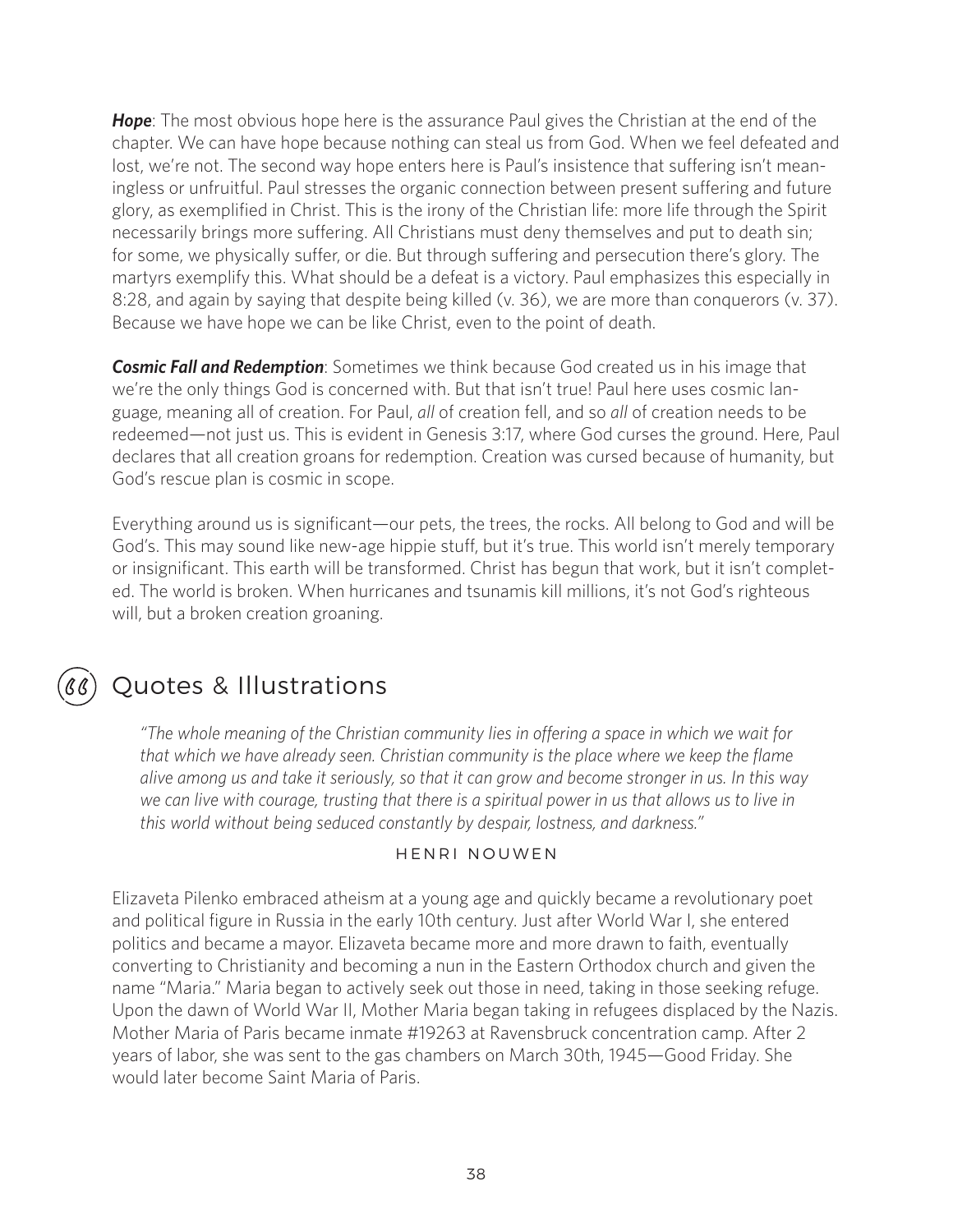## Three Main Points

- 1. Ultimately *you* don't overcome the sin that plagues your life—the Spirit does, as you let him (8:13).
- 2. Life through the Spirit means setting our minds on the Spirit.
- 3. Present sufferings will end in future glory. This doesn't make them easy or fun, but we suffer as those who have hope.

### Discussion Questions

- What do we learn about God in this passage? What do we learn about people in this passage?
- How do we read this Scripture through the lens of Jesus' life and teachings?
- Where do you see this connect with other sections or themes of Scripture?
- What are repeated ideas, words, and concepts? What is Paul emphasizing through this repetition?
- Check out the verbs used with the two principles, flesh and Spirit. What do these two different things do?
- *• Why* did Christ come to earth? What was the point?
- What do we mean when we call Christ our savior? What is he saving us from? What is he saving us for? How do different answers to this question affect how we live now?
- Verse 17 If we don't share in Christ's sufferings, will we not share in his glory? Do we need to seek out persecution? Have students read Acts 14:22, 2 Tim 2:12, Lk 24:26. How do we share in these sufferings? Is life with Christ suffering, or is it joy?
- Verse 4 How is the law fulfilled in us? What is the law (13:9)?
- How are we in the already? How are we in the not yet? You could have them make a T chart.
- What does Paul mean when he says all of creation groans? What does Paul mean when he says the Spirit groans? Why is groaning such a popular word in this section?
- How are we both conquerors (37) and being killed (36)?
- What are the "misdeeds of the body" Paul is talking about? What are college students' "misdeeds of the body?" What are yours?
- Paul says there's no condemnation for the Christian. How does this mean we approach our sin?
- What do you think about most often? Where is your mind directed? Dating, school, money, work, how you look, etc?
- How do you actually change what you set your mind on? How do you actually put to death the misdeeds of the body? Way too often "Oh I know I shouldn't do this" doesn't actually produce change.
- How are you suffering for Christ? Do you want to suffer like Christ? Should Christians want to suffer?
- What sins are you actively putting to death? What sins are you helping your best friend put to death?